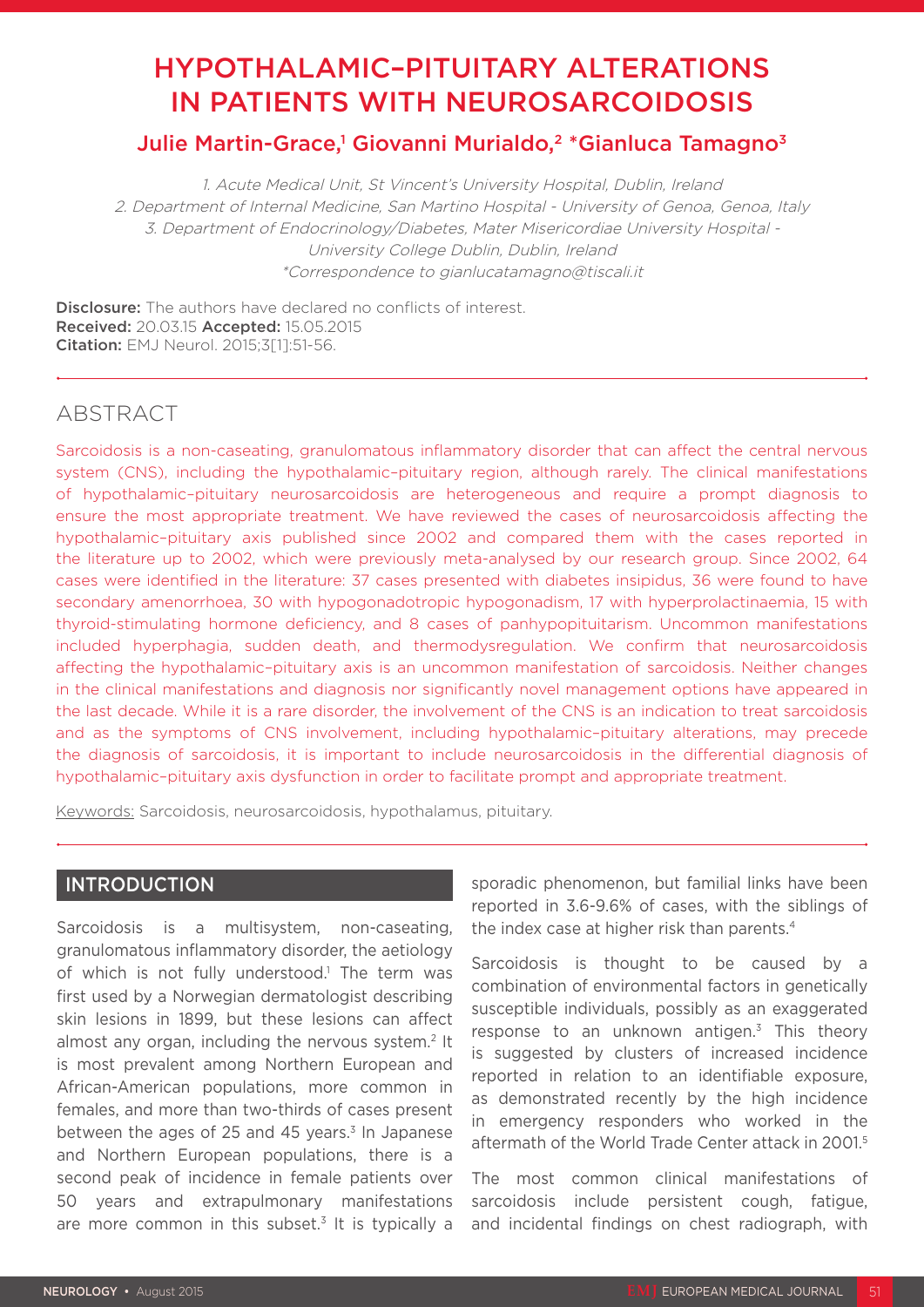over 90% of cases affecting intrathoracic lymph nodes, lungs, skin, or eyes.<sup>2</sup> A clinically evident neurological involvement is less common, while there is evidence of central nervous system (CNS) involvement at post-mortem in up to 25% of cases who underwent autopsy.<sup>2</sup> Only approximately 5-10% of patients with a diagnosis of sarcoidosis will present with neurological symptoms.<sup>6</sup> However, neurosarcoidosis in isolation is very uncommon, making up approximately 1% of cases.<sup>7</sup> The CNS manifestations of sarcoidosis can range from cranial nerve palsy, which occurs in over 50% of cases, to more unusual clinical presentations such as leptomeningitis, neuropsychiatric symptoms, spinal cord disease, and neuroendocrine alterations in the form of hypothalamic-pituitary dysfunction.<sup>7</sup> These symptoms may precede the diagnosis of sarcoidosis in a relevant number of cases.<sup>2</sup> This point further highlights the importance of including neurosarcoidosis in the differential diagnosis of hypothalamic–pituitary disorders, especially if an infiltrative disease is suspected.

# ENDOCRINE MANIFESTATIONS OF NEUROSARCOIDOSIS

Hypothalamic–pituitary sarcoidosis is often asymptomatic, at least in some stages of the disease, and may be incidentally discovered on dynamic endocrine testing after the detection of unexplained, abnormal hormone levels, or can present clinically in the form of endocrine dysfunction secondary to the hypothalamic and/ or pituitary infiltration. Occasionally, the disease

has been reported as mimicking a pituitary mass, although this is a much less common event.8 Endocrine disturbances occur in 2-26% of neurosarcoidosis cases.<sup>7</sup> most commonly causing diabetes insipidus, galactorrhoea, and amenorrhoea.<sup>7,9</sup> Based on post-mortem findings from patients with hypothalamic-pituitary failure. it was initially thought that the sarcoid infiltration of the hypothalamus and/or the pituitary gland can lead to the partial or total destruction of the tissues.<sup>10</sup> However, later studies using neuroimaging and dynamic functional testing of the hypothalamic–pituitary hormonal axis showed that neurosarcoidosis-related hypopituitarism is mostly secondary to the infiltration of the hypothalamus.9 Although rare, the hypothalamus is the endocrine gland most frequently involved in sarcoidosis.<sup>11</sup>

A review article published by our research group in 2002 described the endocrine effects of neurosarcoidosis in 91 reported cases from 1943-2002, which represented all published cases to date.12 The range of age of presentation, distribution across different age intervals, and female-to-male ratio were similar between systemic sarcoidosis and neurosarcoidosis. Hypogonadotropic hypogonadism, diabetes insipidus, polydipsia, amenorrhoea, and anterior pituitary failure were the most common endocrine manifestations. Changes in thirst without evidence of diabetes insipidus and altered thermoregulation, appetite, and body weight were the hypothalamic disturbances more frequently reported.

#### Table 1: Reported cases of neurosarcoidosis with endocrine dysfunction from 2002 to 2014.

| <b>Clinical manifestation</b>          | Frequency, n<br>$(N=64)^{1,18,19,23-44}$ | Incidence, %<br>(previously reported incidence, %) <sup>12</sup> |
|----------------------------------------|------------------------------------------|------------------------------------------------------------------|
| Diabetes insipidus                     | 37                                       | 57 (37.3)                                                        |
| Amenorrhoea                            | 36                                       | 56% of females (58.7% of females)                                |
| Hypogonadotropic hypogonadism          | 30                                       | 46 (38.5)                                                        |
| Hyperprolactinaemia                    | 17                                       | 27                                                               |
| Thyroid-stimulating hormone deficiency | 15                                       | 24                                                               |
| Panhypopituitarism                     | 8                                        | 13                                                               |
| Adrenal insufficiency                  | $\mathfrak{D}$                           | 3(2.2)                                                           |
| Sudden death                           | $\overline{2}$                           | 3                                                                |
| Hyperphagia                            | $\overline{2}$                           | 3(2.2)                                                           |
| Thermodysregulation                    |                                          | 2(4.4)                                                           |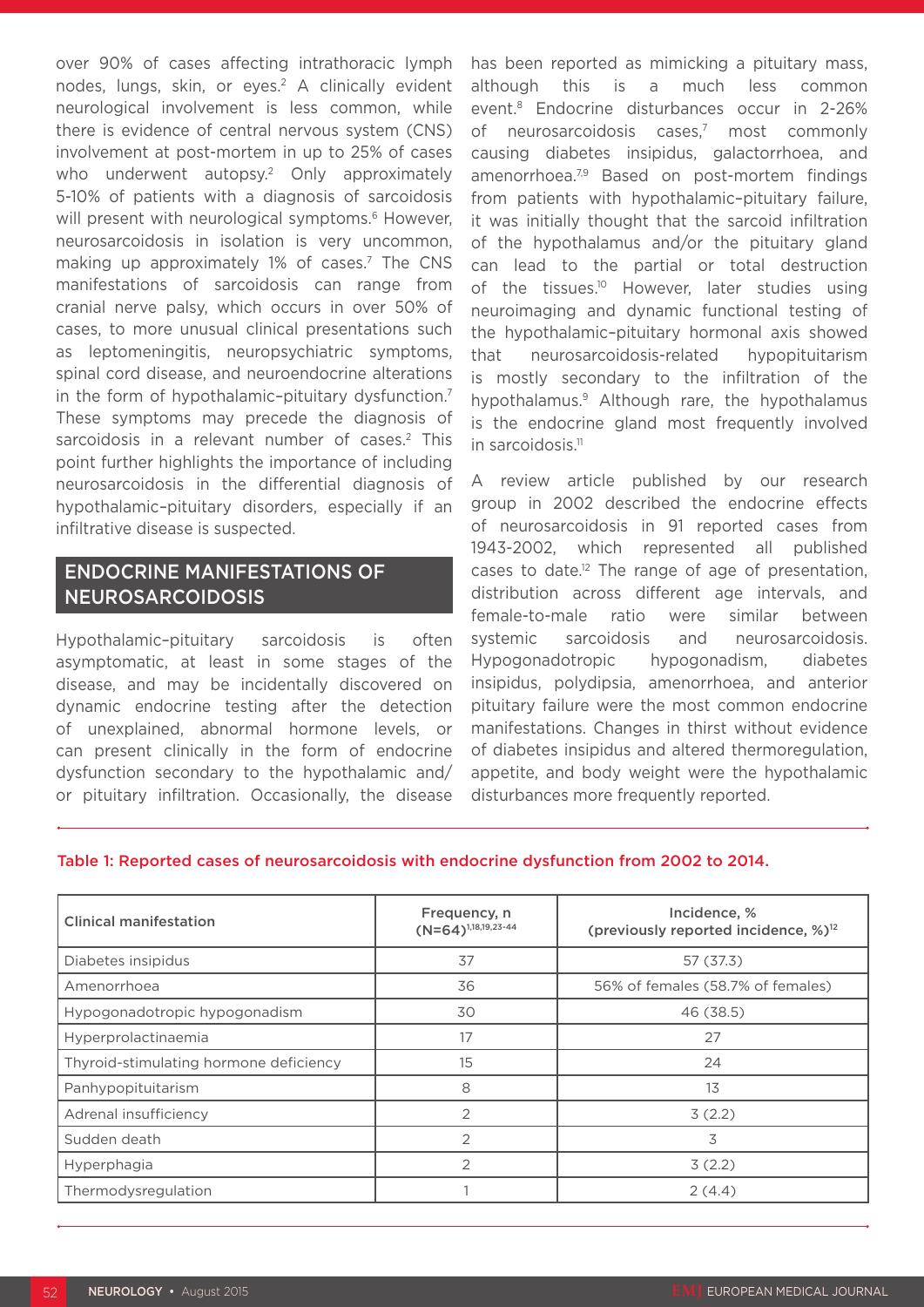The anterior pituitary failure can be associated with hypothalamic sarcoid lesions or, less frequently, with the direct infiltration of the pituitary gland itself by granulomatous lesions.13 It has also been occasionally reported as a result of an intrasellar mass.8 In this instance, biopsy and histological confirmation may be required. The hypothalamic involvement frequently presents with polyuria and polydipsia. This can occur as a result of diabetes insipidus or a disturbance in thirst control.9 Hyperprolactinaemia is also seen relatively often in hypothalamic–pituitary sarcoidosis, occurring in up to one-third of cases and being due to the infiltration of the pituitary stalk, which leads to the loss of the dopaminergic control of prolactin secretion.12 However, other manifestations, including hypothyroidism, adrenal insufficiency, growth hormone deficiency, impaired response to hypoglycaemia,<sup>14</sup> and hypothalamic features such as weight change due to disruption of the satiety centres, increased somnolence, personality changes, and thermodysregulation are rarer features of neurosarcoidosis.9

We have reviewed the literature since 2002 for case reports and case series of neurosarcoidosis causing endocrine dysfunction. In total, we identified 64 cases of neurosarcoidosis affecting the hypothalamic–pituitary axis, the details of which are summarised in Table 1. We reviewed the cases with reported changes in hypothalamic–pituitary function in a similar fashion to the previous work done by our group.12 A total of 155 cases were identified by the two reviews, which used similar selection methods. Comparing the findings with the former data,<sup>12</sup> diabetes insipidus is still the most common endocrine manifestation of neurosarcoidosis and presents in more than half of the reported cases. Amenorrhoea, hyperprolactinaemia, and hypogonadotropic hypogonadism are commonly seen, whereas other manifestations such as thyroid or adrenal dysfunction and impaired thermoregulation are much less frequent. This pattern of involvement is consistent with smaller retrospective studies.

### DIAGNOSIS

Three criteria necessary to make a diagnosis of sarcoidosis were set down in 1999 by the American Thoracic Society, European Respiratory Society, and the World Association of Sarcoidosis and other Granulomatous Disorders.15 Firstly, the clinical and radiological manifestation; secondly, the histological evidence of non-caseating granulomata; and thirdly, the absence of other conditions that have the potential to cause granulomatous lesions. As per the proposed diagnostic algorithm, the biopsy site is determined by the most easily accessible involved area, ideally peripheral nodes or cutaneous lesion.6 If no superficial skin lesion, peripheral node, or conjunctival deposit is present or suitable for biopsy, ultrasound-guided endobronchial or transbronchial biopsy combined with bronchoalveolar lavage are suggested.<sup>6</sup> In some cases, the use of fluorodeoxyglucose (18F-FDG) positron emission tomography (PET) can help to localise occult sites amenable to biopsy, in addition to its use in assessing disease activity.<sup>6</sup>

Histological confirmation of the diagnosis presents a challenge in the case of neurosarcoidosis because a biopsy is not always practical or sufficiently safe. Zajicek and colleagues proposed a classification system for the diagnosis of neurosarcoidosis, dividing it into 'definite', 'probable', and 'possible'.16 The diagnosis of neurosarcoidosis is therefore often based on the presence of supporting evidence other than histological factors, such as cerebrospinal fluid or magnetic resonance imaging (MRI) findings.<sup>6,16</sup> A less invasive method for establishing a probable diagnosis may be preferred and a biopsy is rarely performed in the case of neurosarcoidosis, with cerebrospinal fluid analysis, MRI, electromyography, and assessment of the hypothalamic–pituitary axis representing the preferred diagnostic investigations.6 However, nervous system biopsy may be pursued in cases requiring a definite diagnosis and in the absence of a systemic positive biopsy result.<sup>17</sup> Lumbar puncture commonly reveals elevated cerebrospinal fluid protein, a mild-to-moderate lymphocytic pleocytosis, and sometimes shows the presence of oligoclonal bands. Cerebrospinal fluid angiotensin-converting enzyme (ACE) levels have a high overall specificity, although they have poor sensitivity and can be elevated during infectious and malignant processes, which limits their usefulness.17 While the combination of these findings is suggestive of neurosarcoidosis, lumbar puncture to obtain cerebrospinal fluid for analysis is most useful for excluding infections or malignancy, rather than confirming the presence of neurosarcoidosis.17

Other investigations include measurement of serum ACE levels and Kveim testing. However, despite low false-positive rates, Kveim testing remains predominantly a research tool for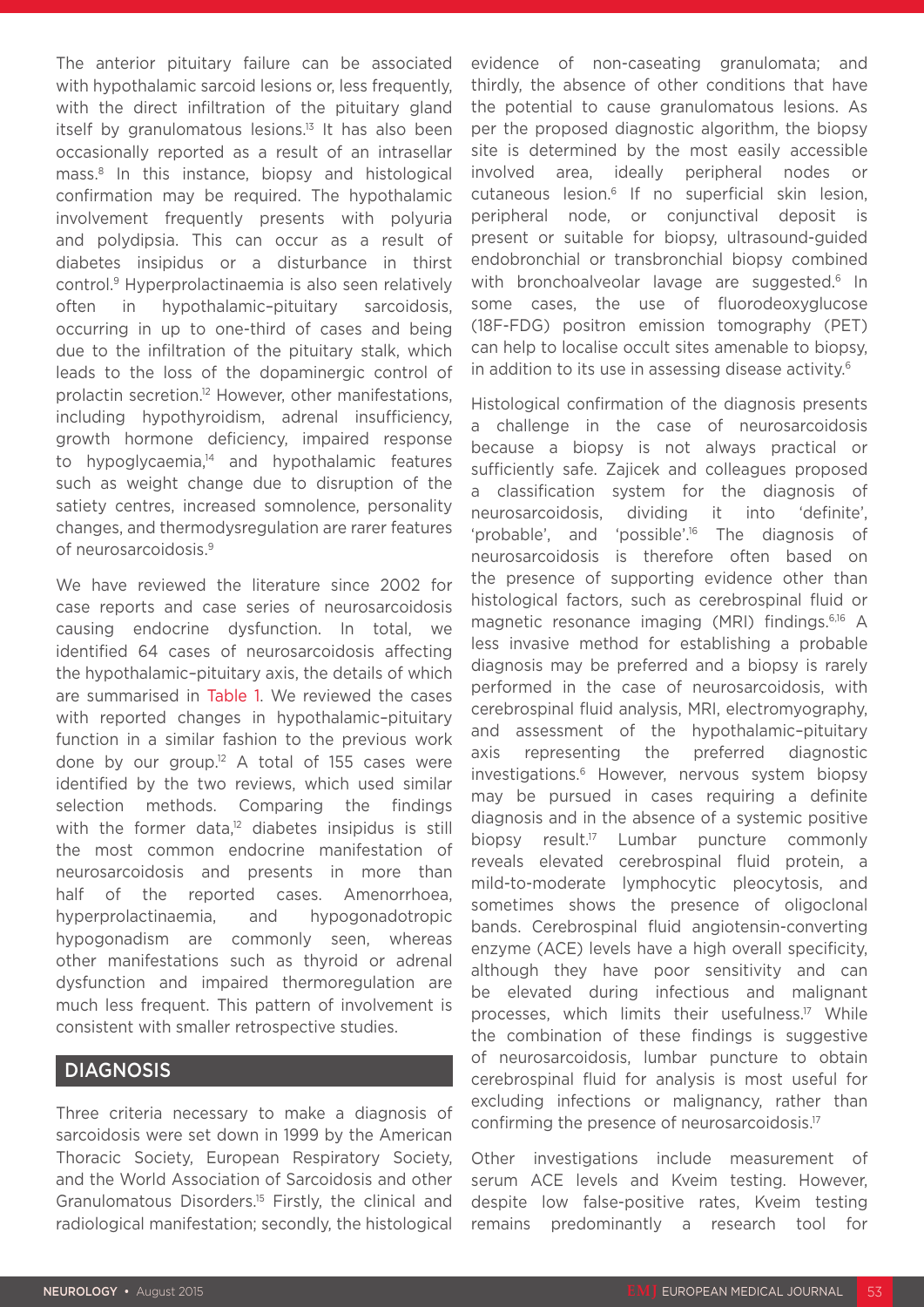logistical reasons and due to risk of infection transmission.18 Serum ACE is elevated in a relatively small proportion of neurosarcoidosis cases in the absence of systemic involvement, and is therefore of limited use for its diagnosis.<sup>17</sup> Indeed, serum ACE levels have been described in the literature as not accurate enough for the purpose of diagnosis or monitoring sarcoidosis activity due to poor sensitivity and specificity.<sup>2,6</sup> One retrospective study of 24 patients with hypothalamic–pituitary neurosarcoidosis noted a normal serum ACE level in two-thirds of cases, compared with only 27% of controls represented by sarcoidosis patients without hypothalamic-pituitary manifestation.<sup>18</sup> It has been reported that chest X-ray looking for the presence of bihilar lymphadenopathy in cases of suspected neurosarcoidosis has a superior diagnostic yield to the measurement of serum ACE levels.<sup>17</sup> In one review of 30 cases of neurosarcoidosis published in 2009, 48% of patients had abnormal chest X-ray scans at presentation, with over half presenting with the classical finding of hilar adenopathy, and the same review found no consistent biochemical changes in the patients reviewed with specific reference to serum ACE and calcium.<sup>19</sup> Hypercalcaemia in sarcoidosis is related to hydroxylation of 1,25-dihydroxyvitamin D<sub>z</sub> by sarcoidal macrophages, and can be reinforced by sunlight exposure.<sup>2</sup> One study of 24 sarcoidosis patients with hypothalamic– pituitary involvement noted hypercalcaemia in only 12% of cases.<sup>18</sup> While the follow-up for patients with sarcoidosis includes monitoring of serum calcium on a 6-monthly-to-annual basis,<sup>6</sup> we do not currently find any evidence to suggest a specific correlation between hypercalcaemia and neurosarcoidosis.

MRI with gadolinium is currently the most commonly employed imaging modality and is superior to computed tomography for assessing hypothalamic involvement, which is typically reported as a cystic or enhancing mass, or thickening of the infundibulum with or without basilar leptomeningeal involvement.<sup>19</sup> While contrast-enhanced MRI is a sensitive method of diagnosing neurosarcoidosis, it is not specific and the differential diagnosis includes tuberculosis, lymphoma, Langerhans cell histiocytosis, and metastatic deposit.19 It is important to note that MRI of the brain can be normal, especially in patients who have already received corticosteroid treatment.20 In one case series of neurosarcoidosis, 11% of patients had a normal MRI scan of the

brain.1 Up to 50% of patients with hypothalamic– pituitary sarcoidosis can be radiologically normal.<sup>17</sup> In this scenario, 18F-FDG PET may also prove useful for visualising areas of neurological involvement not seen by MRI.21

# MANAGEMENT

The natural history of sarcoidosis is variable. About 50% of patients experience spontaneous remission within 2 years and the incidence of relapse in this population group is quite rare.<sup>6</sup> There have been a number of attempts to devise a scoring system to guide which patients will require treatment and for how long. However, none of these scoring systems are internationally validated to date. A correlation between radiographic stage at diagnosis and likelihood of progressing to chronic sarcoidosis has been proposed. Broadly speaking, systemic therapy is warranted in cases with a risk of permanent damage to major organs or disabling systemic symptoms, which extends to cardiac, renal, or neurological involvement, symptomatic hypercalcaemia, or ocular involvement which fails to respond to topical therapy.<sup>6</sup>

The involvement of the CNS is certainly an indication for commencing treatment. Corticosteroids, namely prednisone, are the first line of therapy for severe sarcoidosis of any organ system.<sup>6,11,22</sup> In the case of neurosarcoidosis, higher initial doses of prednisone are warranted (1 mg/kg once daily).6,22 Occasionally, intravenous high-dose pulse methylprednisolone can be administered.<sup>22</sup> Corticosteroid therapy should be maintained at high dose for 6-8 weeks before slowly tapering the dose as tolerated.17 It is generally recommended that the treatment continues for a minimum of 12 months in order to reduce the risk of relapse, although this time course varies depending on the clinical evolution,<sup>6</sup> and sometimes it can be difficult to wean patients with neurosarcoidosis off corticosteroids completely.17 In these cases, or cases of relapse occurring during weaning, second-line cytotoxic or biologic agents may be considered.17 Relapse is more common in neurosarcoidosis than in cases where sarcoid affects other sites, with reports of relapse rates of 20-50%.<sup>7</sup>

A case series of 54 patients with neurosarcoidosis published in 2009 reported that over twothirds required maintenance immunosuppression.<sup>1</sup> Methotrexate is currently the preferred second-line option for steroid-resistant sarcoidosis, or can be used as a steroid-sparing agent.<sup>6</sup> Tumour necrosis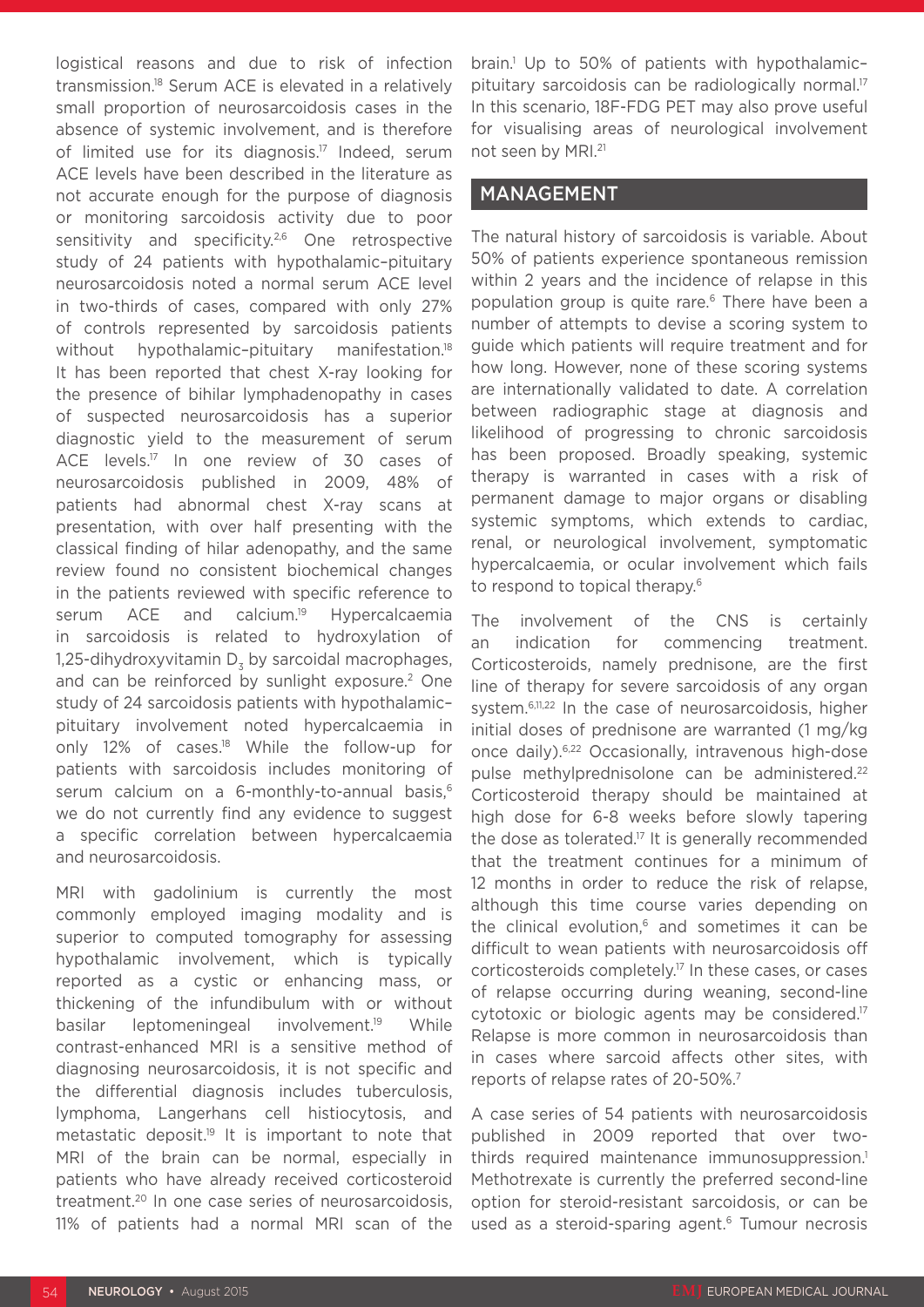factor alpha (TNF $\alpha$ ) plays an important role in the formation of granulomata.<sup>2</sup> Data from retrospective studies have suggested that  $TNF\alpha$  antagonists, in particular infliximab, may have an increasing role in the management of neurosarcoidosis, in addition to their role in the management of steroid-refractory pulmonary sarcoidosis. Their use is limited, however, by an increased risk of infection, in particular reactivation of tuberculosis, and an increased risk of malignancy.6 A case series published in 2007 advocated using a combination of corticosteroids with a second immunomodulatory agent in cases deemed to be at high risk of permanent disability from the initiation of therapy.<sup>22</sup> Unfortunately, in the majority of cases of hypothalamic–pituitary sarcoidosis, the immunosuppressive therapy does not appear to restore the compromised endocrine functions or improve diabetes insipidus, $18$  and therefore hormone replacement regimes often need to be implemented. Dopamine agonists can be required for the treatment of hyperprolactinaemia.18

# **CONCLUSION**

Endocrine dysfunction is a relatively rare manifestation of neurosarcoidosis, which is an uncommon clinical condition. Altogether, a total of 155 cases of neurosarcoidosis with hypothalamic– pituitary involvement have been described in the literature. Diabetes insipidus, hyperprolactinaemia, hypogonadotropic hypogonadism, and amenorrhoea represent the most frequently observed endocrine manifestations of neurosarcoidosis. For the most part, the endocrine changes occur in previously undiagnosed cases of neurosarcoidosis, which highlights the importance of the inclusion of this condition in the differential diagnosis when investigating hypothalamic–pituitary dysfunction, especially if an inflammatory and/or infiltrative disorder is suspected. Although, in the majority of cases, treating hypothalamic–pituitary neurosarcoidosis does not result in endocrine functions returning to normal, the involvement of the CNS remains an indication for treatment and, therefore, a correct and timely diagnosis should be ensured.

### REFERENCES

1. Pawate S et al. Presentations and outcomes of neurosarcoidosis: a study of 54 cases. QJM. 2009;102:449-60.

2. Iannuzzi M et al. Sarcoidosis. N Engl J Med. 2007;357:2153-65.

3. Hillerdal G et al. Sarcoidosis: epidemiology and prognosis. A 15-year European study. Am Rev Respir Dis. 1984;130:29-32.

4. Rybicki BA et al. Familial aggregation of sarcoidosis. A case-control etiological study of sarcoidosis (ACCESS). Am J Respir Crit Care Med. 2001;164:2085-91.

5. Perlman SE et al. Short-term and medium-term health effects of 9/11. Lancet. 2011;378:925-34.

6. Valeyre D et al. Sarcoidosis. Lancet. 2014;383(9923):1155-67.

7. Hebel R et al. Overview of neurosarcoidosis: recent advances. J Neurol. 2015;262:258-67.

8. Guoth MS et al. Neurosarcoidosis presenting as hypopituitarism and a cystic pituitary mass. Am J Med Sci. 1998;315:220-4.

9. Stuart CA et al. Hypothalamic insufficiency: the cause of hypopituitarism in sarcoidosis. Ann Int Med. 1978;88: 589-94.

10. Bleisch VR, Robbin SL. Sarcoid-like granulomata of the pituitary gland; a

cause of pituitary insufficiency. AMA Arch Intern Med. 1952;89:877-92.

11. Porter N et al. Endocrine and reproductive manifestations of sarcoidosis. QJM. 2003;96:553-62.

12. Murialdo G, Tamagno G. Endocrine aspects of neurosarcoidosis. J Endocrinol Invest. 2002;25:650-62.

13. Ismail F et al. Hypothalamic-pituitary sarcoidosis. A case report. S Afr Med J. 1985;67:139-42.

14. Féry F et al. Impaired counterregulation of glucose in a patient with hypothalamic sarcoidosis. N Engl J Med. 1999;340: 852-6.

15. Statement on sarcoidosis. Joint Statement of the American Thoracic Society (ATS), the European Respiratory Society (ERS) and the World Association of Sarcoidosis and Other Granulomatous Disorders (WASOG) adopted by the ATS Board of Directors and by the ERS Executive Committee, February 1999. Am J Resp Crit Care Med. 1999;160:736-55.

16. Zajicek JP et al. Central nervous system sarcoidosis - diagnosis and management. QJM. 1999;92:103-17.

17. Hoyle JC et al. Neurosarcoidosis: clinical review of a disorder with challenging inpatient presentations and diagnostic considerations. Neurohospitalist. 2014;4:94-101.

18. Langrand C, Bihan H. Hypothalamopituitary sarcoidosis: a multicentre study of 24 patients. QJM. 2012;105(10):981-95.

19. Joseph FG, Scolding NJ. Neurosarcoidosis: a study of 30 new cases. J Neurol Neurosurg Psychiatry. 2009;80(3):297-304.

20. Stjepanović MI, Vucinic VM. Radiological presentation of neurosarcoidosis. Med Pregl. 2014;67(1-2): 24-7.

21. Bolat S et al. Fluorodeoxyglucose positron emission tomography (FDG-PET) is useful in the diagnosis of neurosarcoidosis. J Neurol Sci. 2009;287(1-2):257-9.

22. Scott TF et al. Aggressive therapy for neurosarcoidosis: long-term followup of 48 treated patients. Arch Neurol. 2007;64(5):691-6.

23. Non L et al. Neurosarcoidosisassociated central diabetes insipidus masked by adrenal insufficiency. BMJ Case Rep. 2015; doi:10.1136/bcr-2014- 206390

24. Gascon-Bayarri J, Mana J. Neurosarcoidosis: report of 30 cases and literature survey. Eur J Intern Med. 2011;22:e125-32.

25. Hwang JK et al. A case of possible